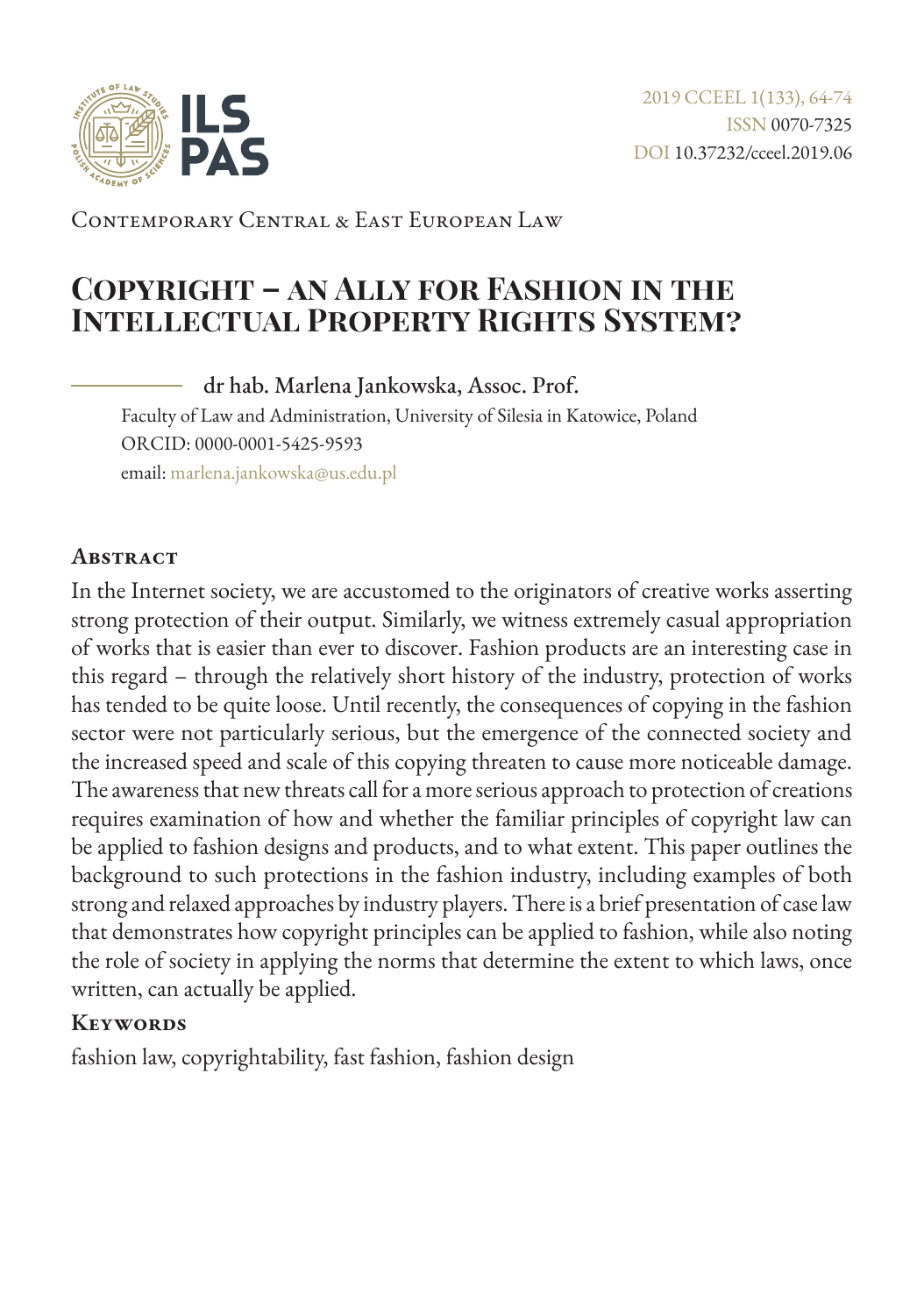#### **1. Fashion as a butterfly. At the heart of the conundrum**

What is fashion, or the fashion industry? As noted by C. Breward, *Fashion is taken to mean clothing designed primarily for its expressive and decorative qualities, related closely to the current short-term dictates of the market*. 1 Just as butterflies are beautiful but short-lived, only a few fashion designs are simultaneously so graceful, genuinely beautiful and whimsical, $^{\rm 2}$  that they earn a place in fashion history, gaining masterpiece status and making the creator or fashion house a household name. On the contrary, today's global brands, such as H&M, Zara, Uniqlo or Topshop apply the strategy of introducing new collections every three weeks. According to a Goldman Sachs report, the ASOS brand reported a 30-percent rise in sales after applying the policy of short-term collections. This phenomenon became a cause for concern, mostly from the points of view of ethics, ecology and the planet's ability to sustain growth, but one has to note that fashion is also a manifestation of creativity, whether genuine or stolen. And here's the niggling question: is it possible that 'fast collections' are copyrightable at every turn, or is the creative spark instead so small that the 'fast garment' does not even come close to being a work of authorship? What may not seem obvious at first glance is that the sustainable fashion movement will at some point converge with copyright law, especially if a fashion design is to be perceived not only as a fast and cheap product, but also as a valuable part of a consumer's outfit, through which she expresses her style or respect for the designer's work. The fast fashion strategy triggers limit-testing with a view to identifying the boundaries of acceptable copying, the limits of inspiration and the reasons for imitations; it also prompts a similar search for the line between unauthorized use and quoting, within the scope justified by 'rights governing a given kind of creative activity'.3

The question as to whether, and to what extent, fashion design may be copyrightable, has so far only sporadically arisen in the legal literature, though with no firm answer and without triggering any in-depth analysis by way of follow-up. Also, if 'fashion' as a whole is to be defined *simply as the style or styles of clothing and accessories worn at any given time*  by groups of people<sup>4</sup> the concern arises as to whether it can be subject to copyright law in order to gain widely desired protection. Therefore, there is a need to re-examine both the scope of the protection for a fashion design and the copyright premises and concepts (including *ratio legis*) that underlie the protection of that work.

<sup>1</sup> C Breward, *The Culture of Fashion: A New History of Fashionable Dress,* (Manchester University Press, Palgrave Macmillan 1995) 5.

<sup>2</sup> N Taylor, 'From Insect-Covered Fashion Spreads to Whimsical Winged Monocles' (Trendhunter, 17 Oct 2012) <[https://www.trendhunter.com/slideshow/butterfly-fashion-editorials>](https://www.trendhunter.com/slideshow/butterfly-fashion-editorials) accessed 6 Dec 2019.

<sup>3</sup> Compare Obwieszczenie Marszałka Sejmu Rzeczypospolitej Polskiej z dnia 6 czerwca 2019 r. w sprawie ogłoszenia jednolitego tekstu ustawy o prawie autorskim i prawach pokrewnych [the Act on Copyright and Related Rights which has been adopted on 4 February 1994] [2019] JoL 1231, art 29.

<sup>4</sup> JS Major, V Steele, 'Fashion Industry' (Encyclopaedia Britannica) [<https://www.britannica.com/art/](https://www.britannica.com/art/fashion-industry) [fashion-industry>](https://www.britannica.com/art/fashion-industry) accessed 6 Dec 2019.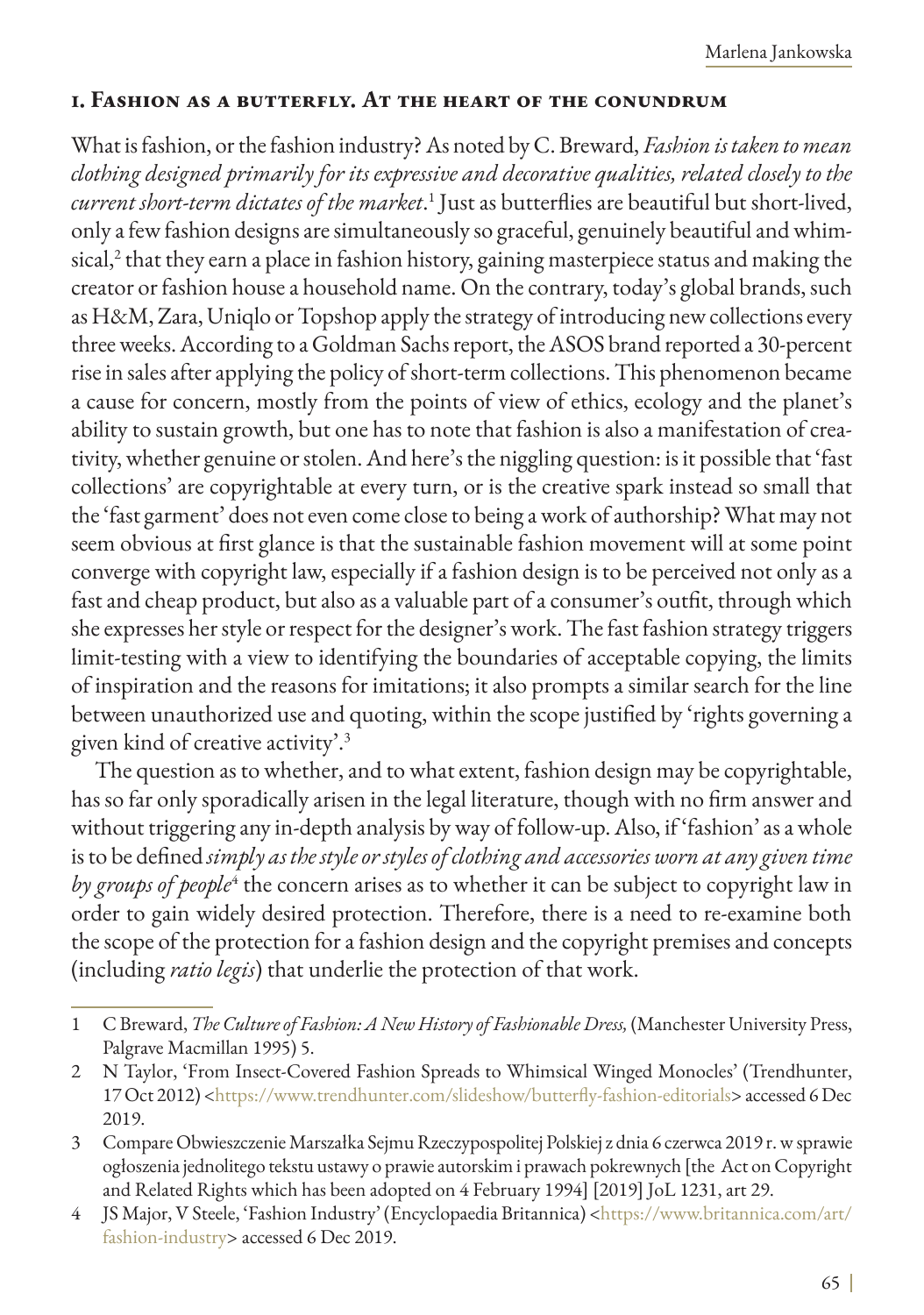## **2. Fashion design and the sprint for the finish line**

### **2.1. Overview**

The fashion industry, which is valued at USD 3,000 billion, is in large part fuelled by the European market, which is home to most of the distinguished design houses, and for hosting three out of four – the fourth is New York City – major global fashion weeks (London, Paris and Milan).<sup>5</sup> It is noteworthy that the fashion industry, at the manufacturing level, encompasses: 1) raw materials – in other words, fibres and textiles, 2) clothing, 3) footwear and 4) leather and fur.<sup>6</sup> In this way it consists of 'many but interdependent sectors' that 'operate at a profit'.<sup>7</sup>

For centuries, fashion served as a symbol of status and wealth. Only by the 1980s and 1990s had the fashion sector expanded such that voguish garments became available to people from all walks of life. Luxury – in other words, 'slow fashion' – surrendered to pressure for the democratisation of goods, $^8$  which exacerbated the rise of 'fast fashion'. The defining features of 'fast fashion' are: low prices, mass availability and frequently changing trends. At the beginning of the 20th century, people used to spend more than half their income on food and clothing, whereas today they spend less than one fifth. It led to a situation where an average consumer spends 400% more on clothing than 20 years ago.<sup>9</sup> In effect, during the last 100 years, the fashion industry became one of the fastest-growing global businesses.

## **2.2. Fashion design forms**

Fashion comes in a variety of forms – from sublime and thought-out designs to those stitched together for a quick profit. With a closer look, many variants can be distinguished. According to A. Devore, we can distinguish between artistic fashion (less practical, with an emphasis on artistic expression) and non-artistic fashion, which is further divided into five categories: avant-garde/wearable art, costumes, haute couture, ready-to-wear and mass market. A further issue that requires clarification is the scope of the definition of a fashion design, in order to determine which forms may be discussed as subject to copyright protection.10 It should be considered whether extrapolating between artistic

- 6 A Oleksyn-Wajda, *Rynek mody w Polsce. Wyzwania* [Fashion Market in Poland. Challenges] (KPMG 2019) 45.
- 7 JS Major, V Steele.
- 8 S Scafidi, *Who Owns Culture? Appropriation and Authenticity in American Law* (Rutgers University Press, New Brunswick 2005) 5–6.
- 9 A Oleksyn-Wajda 46; S Somers, 'Fashion Revolution written evidence to the «Sustainability of the fashion industry» inquiry, U.K. Environmental Audit Committee' (Fashion Revolution) [<https://](https://www.fashionrevolution.org/fashion-revolution-written-evidence-to-the-sustainability-of-the-f) [www.fashionrevolution.org/fashion-revolution-written-evidence-to-the-sustainability-of-the-fashion](https://www.fashionrevolution.org/fashion-revolution-written-evidence-to-the-sustainability-of-the-f)[industry-inquiry-u-k-environmental-audit-committee/](https://www.fashionrevolution.org/fashion-revolution-written-evidence-to-the-sustainability-of-the-f)> accessed 7 Dec 2019.
- 10 A Devore, 'The Battle Between the Courthouse and the Fashion House: Creating a Tailored Solution

<sup>5</sup> R Burbidge, *European Fashion Law: A Practical Guide from Start-up to Global Success* (Edward Elgar 2019) 5.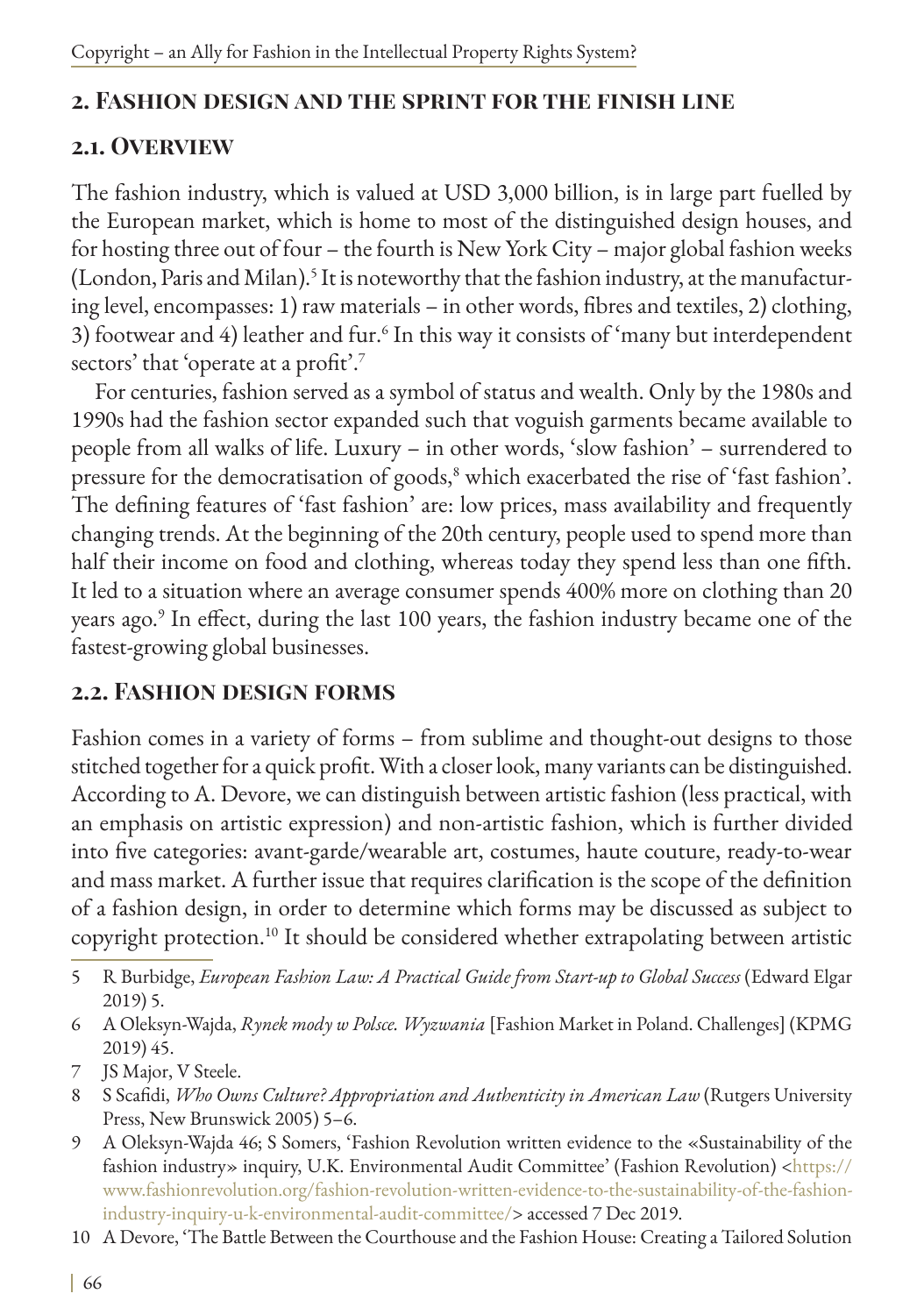and non-artistic fashion is of any help in this regard, or whether this just confuses any potential attempt to classify fashion design as creative and individual.

From the perspective of quality and hand-made products, the fashion industry is divided into high fashion (*haute couture*) and the apparel industry (*prêt-à-porter* and *mass collections*).<sup>11</sup> *Haute couture* is, in other words, *couture creation*, which is characterized by handmade elements, the creation of individually ordered designs, an artistic approach to work, and singular items. The very concept is subject to legal regulation in France since 1945, meaning that a fashion house needs to meet specified criteria in order to be allowed to use the term.12 On the other hand, *prêt-à-porter*, also referred to as 'ready-to-wear', covers serial collections, prepared mechanically, without taking client measurements, but still high in quality. Part of this genre is also so-called half-measured design, meaning that a client is able to pick patterns and elements and have influence on the final look of his garment. It was popularised in the USA in the mid-19th century, alongside the invention of the sewing machine. The concept of the *Mass collection* refers to clothes of standard sizes and patterns, sewn cheaply from downmarket fabrics.

### **2.3. Back to the 20th century**

As pointed out by Nancy Green, the apparel sector has never fully accepted the notion of a division between art and their industry.13 Therefore, the two kinds of fashion need to be examined in a search for the common features and differences, as well as the scope for originality and the infringement spectrum. But in order to understand the core of the issue here, we need to go back to the origins of fashion and to the relationship between Paris and New York at the early stage of *couturier* operations. Paris had become not only a Mecca for French designers, but also the new spiritual homeland for many foreigners, who became French designers by choice.<sup>14</sup> Low rents, and even lower salaries for seamstresses made it possible to refine a fashion design for countless hours and still make a profit.15 On the other hand, the designs were subjects of trade with the USA, which ordered selected designs in order to reproduce them commercially at greater scale. Charles Frederick Worth was aware that, against this backdrop, without the help of lawyers and financial advisors, he could not defend his own interests, being exposed – as was the whole Parisian fashion world – to constant prying and copying. He was the very first to conclude

for Copyright Protection of Artistic Fashion Designs' (2013) T Jefferson L Rev 35(2), 197.

<sup>11</sup> M Jankowska, M Pawełczyk, A Warmuzińska, *Prawo designu i mody. Kreowanie produktu* [Design and Fashion Law. Product Creation] (Ius Publicum 2020) 50.

<sup>12</sup> A Manfredi, 'Haute Copyright: Tailoring Copyright Protection to High-Profile Fashion Designs' (2012) JICL 21, 116.

<sup>13</sup> NL Green, 'Art and Industry: Language of Modernization in the Production of Fashion' (1994) French Historical Studies 18(3), 725; cp. A Raciniewska, 'Prawo własności intelektualnej w modzie. Historyczny rozwój prawnej ochrony producentów mody' [Intellectual Property Rights in Fashion. Historical Development of the Legal Protection for Fashion Producers] (2015) RPEiS 77(2), 195.

<sup>14</sup> E Hawes, *Fashion is Spinach* (Random House 1938) 6.

<sup>15</sup> Ibid 17–18.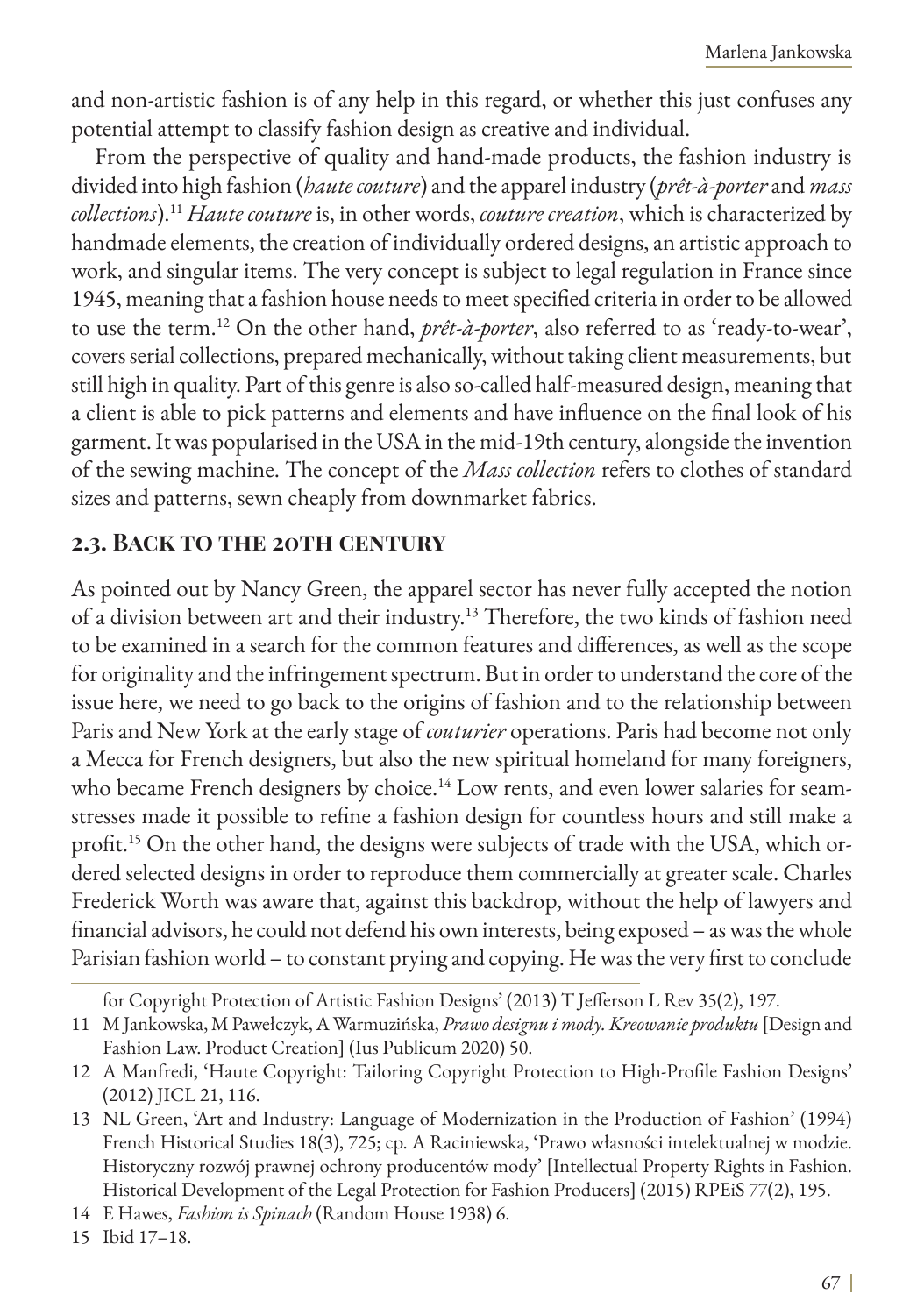very detailed agreements regarding permission for mass production of his works in the United States, which contained clauses relating to such matters as, for example: templates for duplicating fashion projects, delivery of exclusive fabrics, and delivery of catalogues showing upcoming trends.<sup>16</sup> The importance of controlling the flow of ideas and the use of a brand name or fashion design is plain to see from the example of the Chanel fashion house, whose name 'Chanel' was misused by constant reference to 'Chanel-like products' by most prestigious magazines, like 'Vogue'. Beginning in 2009, the Karl Lagerfeld fashion house started to make public statements about how seriously they take and exercise their intellectual property rights.



Source: 'This is How Chanel Does Not Want You to Use its Name/Trademark' (The Fashion Law 8 May 2017) <<https://www.thefashionlaw.com/home/this-is-how-chanel-does-not-want-you-using-its-name>> accessed 10 Dec .2019.17

- 16 Y Kerlau, *Sekrety mody* [Secrets of Fashion] (Bukowy Las 2014) 33.
- 17 K Grzybczyk, *Ikony popkultury a prawo własności intelektualnej. Jak znani i sławni chronią swoje prawa* [Icons of Pop Culture vs. Intellectual Property Law. How Reputable and Famous People Protect Their Rights] (Wolters Kluwer 2018) 214.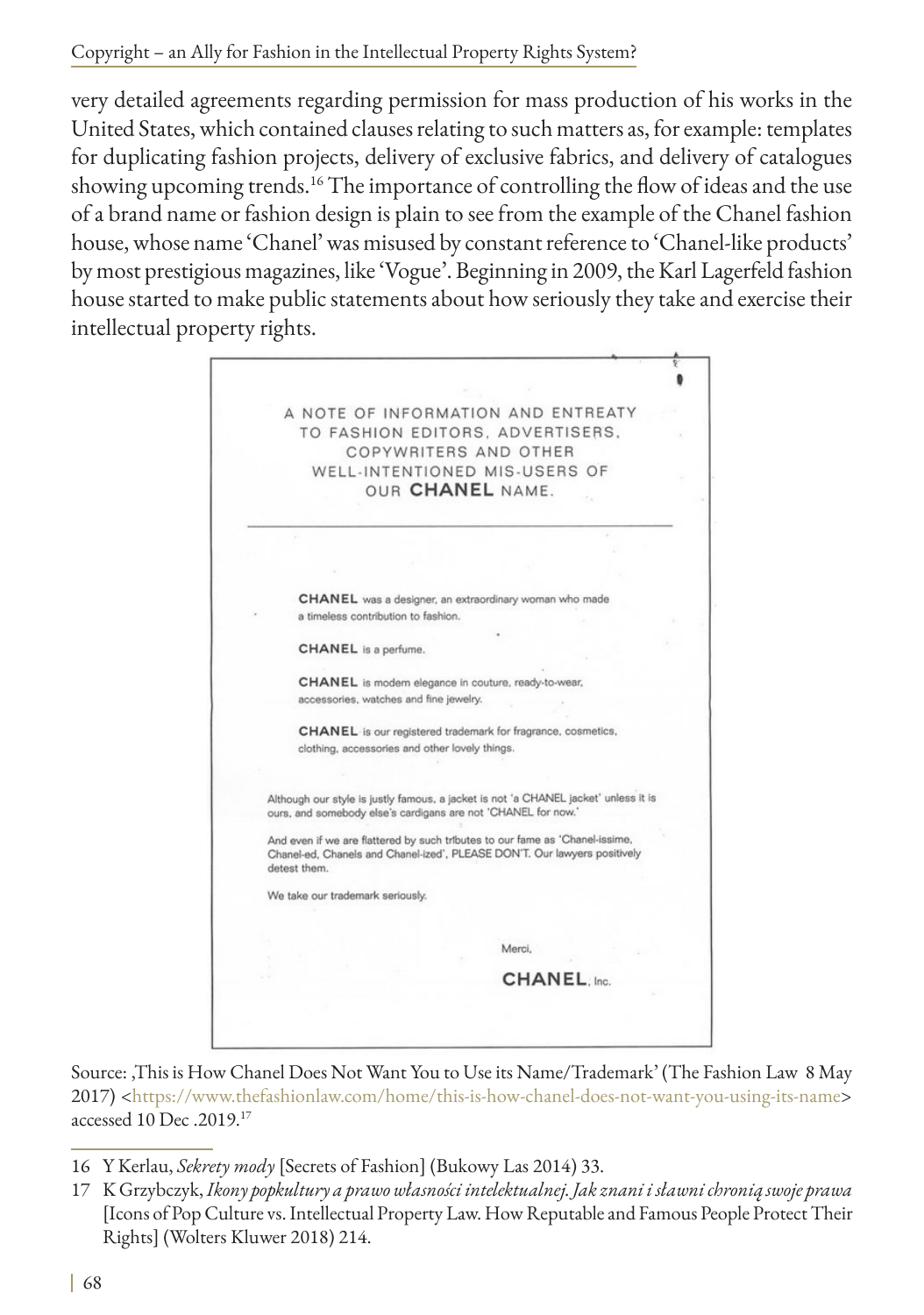#### **3. Fashion design – a test for copyrightability**

#### **3.1. Why is copyright an important ally for fashion in the intellectual property rights system? Fashion design as a work of authorship**

According to the globally acknowledged definition, a 'work of authorship' has to fulfil four criteria in order to fall under copyright protection.<sup>18</sup> As it is often not simple to qualify a work as a 'work of authorship', in the literature of copyright law there is a variety of copyrightability tests: 1) statistical uniqueness, 2) stamp of personality, 3) C. Shannon's communication theory.<sup>19</sup> Without doubt, a work of applied art may meet the criteria of a work of authorship, but this has rarely been subjected to a detailed analysis. Some examples of creative works of applied art are a candle or a bathroom sink. Using the example of a candle, a Polish court found that *neither the utilitarian nature nor purpose of the work deprive it of the character of a work of authorship*20 and that *From expert opinion it resulted that the creative and individual nature of the evaluated product was not limited only to constructional and functional features or new technical solutions*. 21 In relation to products of a utilitarian nature, it was assumed in the jurisprudence that the achieved result – which is not determined by the utility functions – must be significantly (sufficiently, clearly, particularly visibly, clearly, momentarily, characteristically) distinguished from other similar types of product.<sup>22</sup> Also, in the example of the bathroom sink, the court noted that *due to the utilitarian nature of the product, the room left for the designer to design is scarce. Hence the judgment of the individual nature of the design is of necessity limited to this space*. 23

What needs to be examined in this regard is the realm of potentially copyrightable fashion works, such as fashion designs, buttons, perfumes, $^{24}$  patterns, fashion shows<sup>25</sup> and shop displays, in addition to the relevant case law and literature in France, Germany<sup>26</sup>

- 19 M Jankowska, *Autor i prawo do autorstwa* [Author and Right of Authorship] (Lex a Wolters Kluwer Business 2011).
- 20 Judgment of the PSC V CSK 202/13 [2014] Lex 1486990.
- 21 Ibid.
- 22 Ibid; Judgment of the PSC V CSK 337/08 [2009].
- 23 Judgment of the Court of Appeals in Szczecin I Acz 1129/06 [2016] Lex 516576.
- 24 M Jankowska, 'Perfumy czy nowy utwór w świetle najnowszego orzecznictwa w zakresie prawa autorskiego?' [Perfume – a New Work of Authorship under the Current Copyright Law Jurisprudence?] (2007) MP 23, 1328–1332.
- 25 E Derclaye, 'French Supreme Court Rules Fashion Shows Protected by Copyright: What about the UK? Roberts A.D. et al. v. Chanel et al., French Court of Cassation, 5.02.2008' (2008) JIPLP 3(5), 286.
- 26 Compare Judgment of the Leipzig Regional Court 5 O 5288/01 [2001] (2002) GRUR, 424; Judgment of BGH I ZR 65/53 [1954] (1995) GRUR, 445; Judgment of BGH I ZR 158/81 [1983] (1984) GRUR, 453; JV Ahnefeld, Rechtsprobleme der Mode- und Textilbranche (Kohlhammer 2006) 31; G Schulze,

<sup>18</sup> Compare Art 1 s 1 of PCA also Berne Convention for the Protection of Literary and Artistic Works, September 9, 1886, as revised at Paris on July 24, 1971 and amended in 1979 (1986) S Treaty Doc 99-27.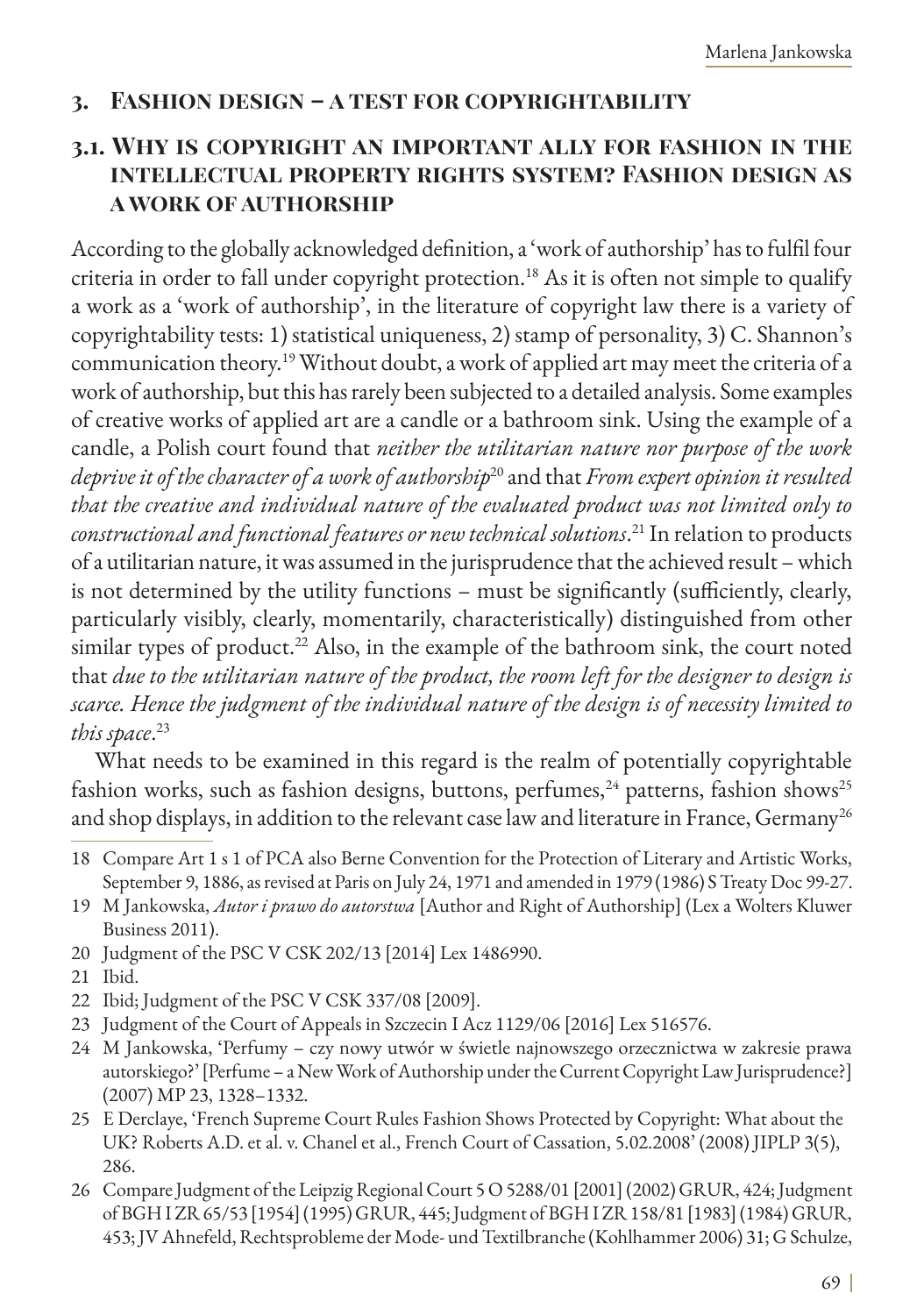and the USA, in order to paint a detailed picture of the copyrightable elements. It is worthy of note that even the USA, which for a long time denied copyright protection to garments due to the functional character of the works, changed this view in 2017 in the *Star Athletica v Varsity Brands*. The Supreme Court of the USA concluded that the 'design of a useful article' is eligible for copyright protection as an artistic work if its features *can be identified separately from, and are capable of existing independently of, the utilitarian aspects of the article*. 27

Research can therefore be undertaken, which will reveal the existing Polish copyright jurisprudence related to fashion design, as well as the scholarship of works devoted to many forms of creativity that also exist in fashion: inspiration, derivative works, co-authored works, and works with borrowings. It should be noted that the Polish doctrine of copyright law is very extensive and comprehensive, though hardly ever cited in the international literature. It seems high time to add the Polish perspective to our consideration of potential fashion copyright issues. A further reason for taking Polish copyright seriously in the fashion sector, is the growing number of globally recognized Polish-based designers, including: Paweł Węgrzyn, who was the main designer at Mister Supranational 2019 held in Katowice, Ewa Stepaniuk, who participated in the project 'Polskie Mosty Technologiczne' (Polish Technological Bridges) thanks to which she was able to produce a collection for the United Arab Emirates. Polish brands sell globally, not only via the Internet, but through brick and mortar shops in Berlin, Paris, Prague and Budapest, not to mention bags and shoes made by Chylak and Kazar.

These are just a few reasons why it is worth investigating a particular unreported Polish case law of importance to the fashion sector.<sup>28</sup> One of the Polish courts noted in 2016, with regard to a show, that:

*The following armaments were exhibited: armor, swords, axes and other items from the Middle Ages (including archery target shooting, a spear and horseshoe).* [...] *The specific skills and predispositions of the person concerned gave the staged presentation creative character, it was not about the «performance itself»* […] *but about showing the right technique of use of appropriate techniques and tools combined with arousing the interest of the show's audience by creating a unique atmosphere affecting participants' emotional experiences*. 29

<sup>&#</sup>x27;Werke der angewandten Kunst' in H Eichmann, A Kur (eds), *Designrecht. Praxishandbuch* (Nomos 2016) 179; A von Essen, 'Frankreich' in T Hoeren (ed), *Moderecht. Handbuch* (CH Beck 2019) 640 and ff.

<sup>27</sup> Judgment of US Supreme Court 15-866 [2017] (2017) S Ct 137, 1002.

<sup>28</sup> Such as Judgment of Court of Appeals in Poznań I Aca 211/13 [2013] unreported.

<sup>29</sup> Judgment of Court of Appeals in Białystok III AUa 1115/15 [2016] Lex 2032390.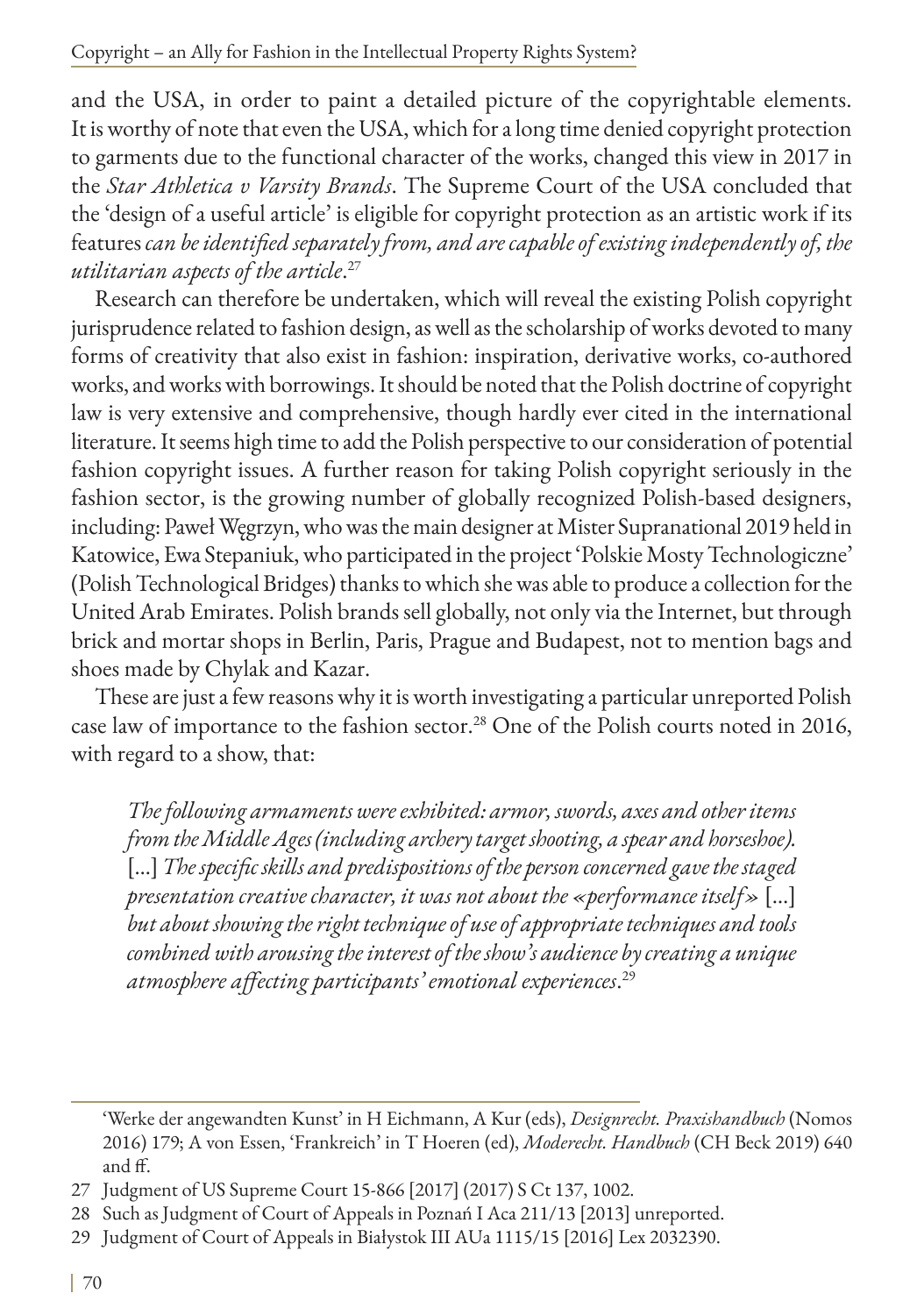## **4. The piracy paradox. Tribute. Trade-off. Parasitic behaviour**

From the very outset, *haute couture* designers presented an ambivalent approach to copying, which was noted by Alicja Raciniewska.30 On the one hand, they were selling licenses authorising others to reproduce their works, while also tolerating the fact that small sewing houses kept making imitations of their garments for individual clients. On the other hand, they were very concerned with the popularisation of fashion, with masses of fashion journals showing their works, and with freeloaders reproducing luxurious goods at great scale. Fashion is a creative sector, where this paradox arises as a result of many factors, including: the rules of sales of *haute couture* for foreign sellers, the intense promotion of fashion, the influence of the fashion press, the various aspects of copying indulged in by the designers themselves, and unclear intellectual property law rules for fashion.31 Some scholars argue that fashion does not need to be protected, invoking the so-called piracy paradox. According to Karl Raustiala and Christopher Sprigman, piracy works in favour of the fashion sector for at least two reasons: the faster flow of styles, and faster consumption.32 This tenet assumes that the best fashion design will be anchored, while the fast fashion design will be diffused, a setup for which comparatively weak IP rules are essential. According to Xinbo Li, this theory was sustainable before the emergence of today's real-time information systems. He argues that the 'perfect innovation-diffusion circle is destroyed by the FAST-fashion infringers'.33 Raustiala and Sprigman differentiate between two kinds of appropriation 'line-by-line copying' and 'the creation of derivative works'. At the same time, it is argued in the literature that 'line-by-line copying' is nothing but stealing.<sup>34</sup> The question at stake is whether fashion should be covered by regular copyright norms, including the premises and period of protection.

The other burning question is the relationship between legal and social norms in fashion law. The interaction between law and social norms is indisputable. As pointed out by Giulia Dore, *While the former influences or enforces the latter, the impact of social norms may also extend to their sway to foster the observation or violation of a given legal rule*. 35 With regard to copyright law, an example of bypassing the law because of social

- 31 Ibid; ML Stewart, 'Copying and Copyrighting Haute Couture: Democratizing Fashion, 1900–1930s' (2005) French Historical Studies 28(1) 108 and ff.
- 32 K Raustiala, CJ Sprigman, 'The Piracy Paradox: Innovation and Intellectual Property in Fashion Design' (2006) Va L Rev 92(8), 1721; K Raustiala, CJ Sprigman, 'The Piracy Paradox Revisited' (2009) Stan L Rev 61(5), 1201.
- 33 X Li, 'IP Protection of Fashion Design: To Be or Not to Be, that is the Question' (2012) IP Theory 3(1), 16 and ff.
- 34 Ibid 23–24.
- 35 MF Schultz, 'Copynorms: Copyright and Social Norms' in PK Yu (ed), *Intellectual Property and Information Wealth: Issues and Practices in the Digital Age*, vol. 1 *Copyright and Related Rights* (Praeger Publishers 2007) 8–9, 10–11; G Dore, *Plagiarism as an Axiom of Legal Similarity: a Critical and Interdisciplinary Study of the Italian Author's Right and the UK Copyright System on the Moral Right*

<sup>30</sup> A Raciniewska 196.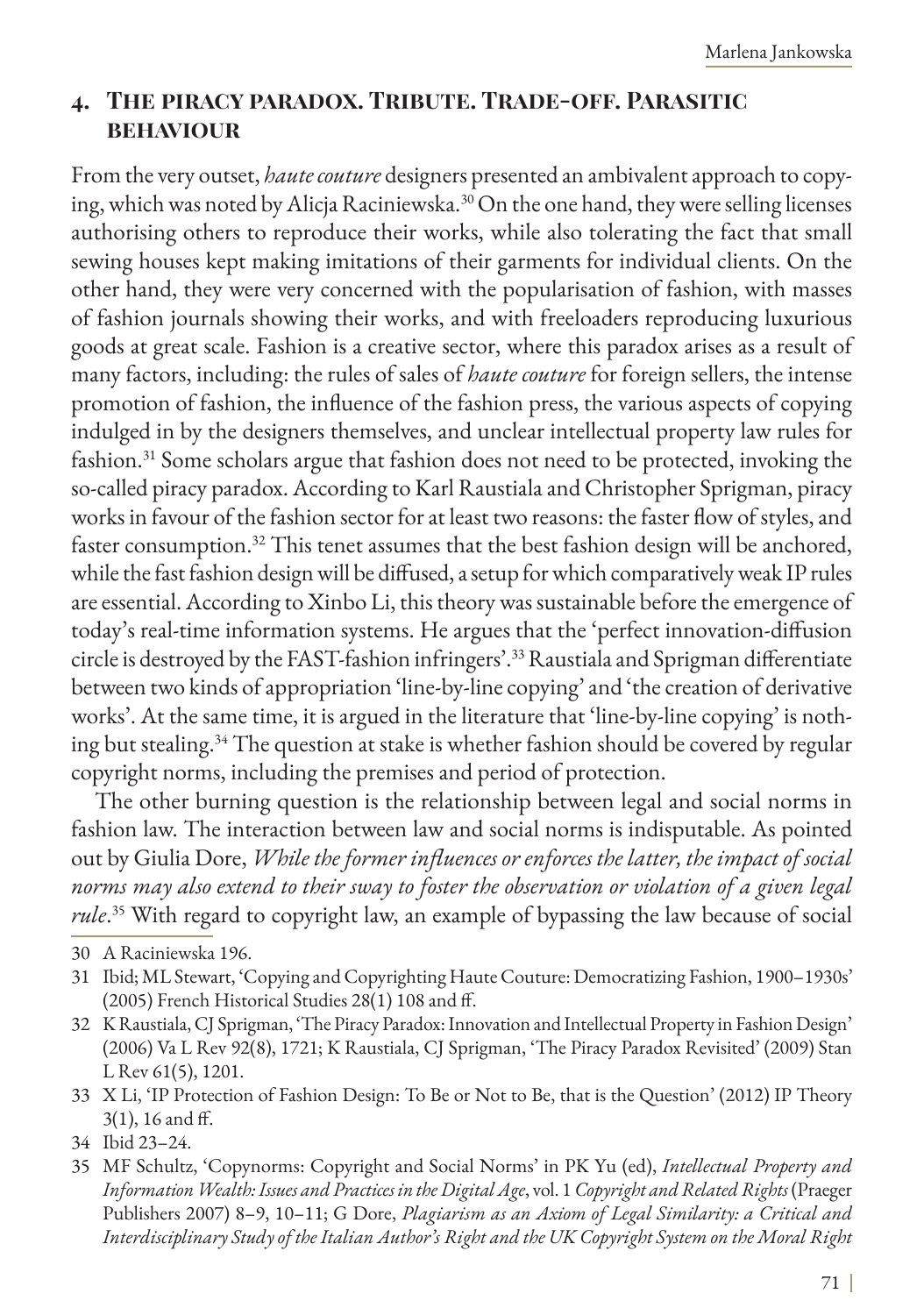norms and social expectations of the use of a work is fan-fiction, as new 'rights governing a given kind of creative activity'.<sup>36</sup> The question is whether fashion law should allow new concepts and ideas to reform copyright norms ('copynorms'). One possible tool to help understand social expectations is a survey conducted among Polish fashion designers, sent both to individual designers and to big fashion companies. It will be also investigated which designers seek protection through border control agencies in Poland, and which intellectual property tools they take advantage of.

## **5. Conclusion**

Slow fashion or fast fashion? This is the key question when considering copyright protection. How does a copynorm behave in the spectrum of social fashion norms, social expectation of cheap and fashionable products, and designers' expectations of fame and admiration? Or, in this creative business, is the act of copying in fact a tribute? First of all, we must establish the boundaries of 'fashion design' along with surrounding elements like buttons, incrustations, shapes, trends, styles. Alongside 'fashion design' itself, there is room for works such as fashion shows, shop expositions or perfumes. An important part of the research is the search for a copyrightability test, enabling the establishment of a simple pattern to solve copyright issues in fashion regarding plagiarism ('line-by-line copying'). This will require explanation of the boundary between inspiration, derivative works, works with borrowing, and plagiarism. In addition to this, there will be an attempt to explain the role of citation in fashion, whether it is possible and to what extent. In order to make the thesis touch on practical aspects and expectations, the author will also examine unreported Polish case law and conduct a survey of Polish fashion designers, in order to determine the true needs of the creators.

# **References**

# **LITERATURE**

Ahnefeld JV, *Rechtsprobleme der Mode- und Textilbranche* (Kohlhammer 2006).

- Breward C, *The Culture of Fashion: A New History of Fashionable Dress* (Manchester University Press, Palgrave Macmillan 1995).
- Burbidge R, European Fashion Law: A Practical Guide from Start-up to Global Success (Edward Elgar 2019).
- Derclaye E, 'French Supreme Court Rules Fashion Shows Protected by Copyright: What about the UK? Roberts A.D. et al. v. Chanel et al., French Court of Cassation, 5.02.2008' (2008) JIPLP 3(5).

36 Compare Art. 29 of Polish Copyright Law.

*of Attribution* (PhD thesis, Università Degli Studi Di Trento 2013/2014), [<http://eprints-phd.biblio.](http://eprints-phd.biblio.unitn.it/1437/1/A.A._2013-2014_PhD_thesis_Dore_Giulia_Plagiarism_as_an_axi) [unitn.it/1437/1/A.A.\\_2013-2014\\_PhD\\_thesis\\_Dore\\_Giulia\\_Plagiarism\\_as\\_an\\_axiom\\_of\\_legal\\_](http://eprints-phd.biblio.unitn.it/1437/1/A.A._2013-2014_PhD_thesis_Dore_Giulia_Plagiarism_as_an_axi) [similarity.pdf>](http://eprints-phd.biblio.unitn.it/1437/1/A.A._2013-2014_PhD_thesis_Dore_Giulia_Plagiarism_as_an_axi) accessed 10 Dec 2019.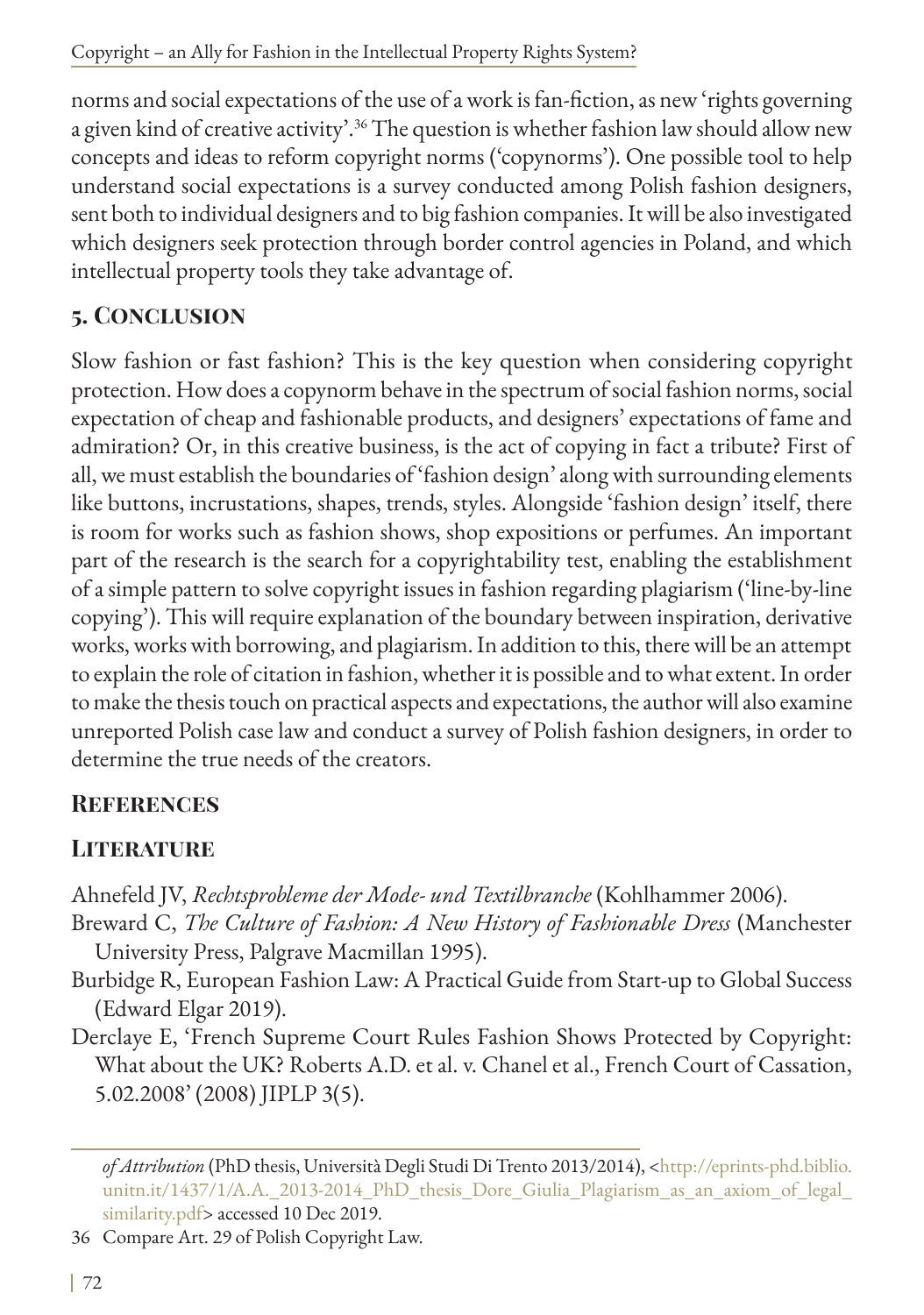- Devore A, 'The Battle Between the Courthouse and the Fashion House: Creating a Tailored Solution for Copyright Protection of Artistic Fashion Designs' (2013) T Jefferson L Rev 35(2).
- Dore G*, Plagiarism as an Axiom of Legal Similarity: a Critical and Interdisciplinary Study of the Italian Author's Right and the UK Copyright System on the Moral Right of Attribution* (PhD thesis, Università Degli Studi Di Trento 2013/2014), <[http://](http://eprints-phd.biblio.unitn.it/1437/1/A.A._2013-2014_PhD_thesis_Dore_Giulia_Plagiarism_as_an_axiom_of_legal_similarity.pdf) [eprints-phd.biblio.unitn.it/1437/1/A.A.\\_2013-2014\\_PhD\\_thesis\\_Dore\\_Giulia\\_Pla](http://eprints-phd.biblio.unitn.it/1437/1/A.A._2013-2014_PhD_thesis_Dore_Giulia_Plagiarism_as_an_axiom_of_legal_similarity.pdf)[giarism\\_as\\_an\\_axiom\\_of\\_legal\\_similarity.pdf](http://eprints-phd.biblio.unitn.it/1437/1/A.A._2013-2014_PhD_thesis_Dore_Giulia_Plagiarism_as_an_axiom_of_legal_similarity.pdf)> accessed 10 Dec 2019.
- Essen von A, 'Frankreich' in T. Hoeren (ed), *Moderecht. Handbuch* (CH Beck 2019).
- Green NL, 'Art and Industry: Language of Modernization in the Production of Fashion' (1994) French Historical Studies 18(3).
- Grzybczyk K, *Ikony popkultury a prawo własności intelektualnej. Jak znani i sławni chronią swoje prawa* [Icons of Pop Culture vs. Intellectual Property Law. How Reputable and Famous People Protect Their Rights] (Wolters Kluwer 2018).
- Hawes E, *Fashion is Spinach* (Random House 1938).
- Jankowska M, 'Perfumy czy nowy utwór w świetle najnowszego orzecznictwa w zakresie prawa autorskiego?' [Perfume – a New Work of Authorship under the Current Copyright Law Jurisprudence?] (2007) MP 23.
- Jankowska M, *Autor i prawo do autorstwa* [Author and Right of Authorship] (Lex a Wolters Kluwer Business 2011).
- Jankowska M, Pawełczyk M, Warmuzińska A, *Prawo designu i mody. Kreowanie produktu* [Design and Fashion Law. Product Creation] (Ius Publicum 2020).
- Kerlau Y, *Sekrety mody* [Secrets of Fashion] (Bukowy Las 2014).
- Li X, 'IP Protection of Fashion Design: To Be or Not to Be, that is the Question' (2012) IP Theory 3(1).
- Major JS, Steele V, 'Fashion Industry' (Encyclopaedia Britannica), [<https://www.britan](https://www.britannica.com/art/fashion-industry)[nica.com/art/fashion-industry](https://www.britannica.com/art/fashion-industry)> accessed 6 Dec 2019.
- Manfredi A, 'Haute Copyright: Tailoring Copyright Protection to High-Profile Fashion Designs' (2012) JICL 21.
- Oleksyn-Wajda A, *Rynek mody w Polsce. Wyzwania* [Fashion Market in Poland. Challenges] (KPMG 2019).
- Raciniewska A, 'Prawo własności intelektualnej w modzie. Historyczny rozwój prawnej ochrony producentów mody' [Intellectual Property Rights in Fashion. Historical Development of the Legal Protection for Fashion Producers] (2015) RPEiS 77(2).
- Raustiala K, Sprigman CJ, 'The Piracy Paradox: Innovation and Intellectual Property in Fashion Design' (2006) Va L Rev 92(8).
- Raustiala K, Sprigman CJ, 'The Piracy Paradox Revisited' (2009) Stan L Rev 61(5).
- Scafidi S, *Who Owns Culture? Appropriation and Authenticity in American Law* (Rutgers University Press, New Brunswick 2005).